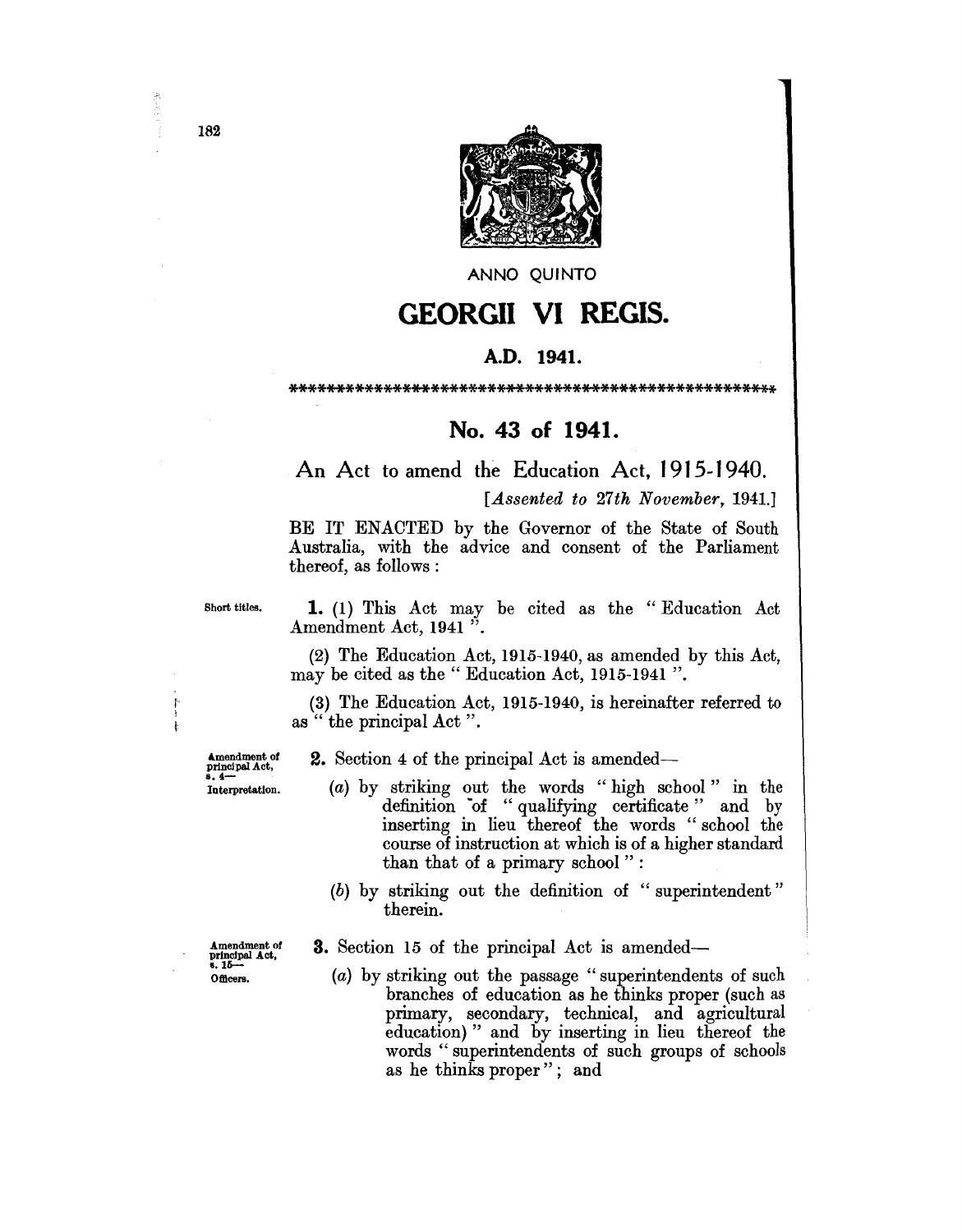(b) by inserting therein after subsection (3) thereof the following subsection:-

> (4) A superintendent shall have and may exercise any powers given by this Act to an inspector.

**4.** Section 16 of the principal Act is amended by striking Amendment of out subsections (2) and (3) thereof and by inserting in lieu  $\frac{1}{6}$ . Teachers thereof the following subsections :—  $\frac{1}{6}$ 

(2) The Classification Board shall, subject as hereinafter provided, consist of the superintendents and two other members appointed by the Governor, one being an inspector selected by the Minister and the other a headmaster of the highest grade of primary schools, nominated in the prescribed manner by teachers of the prescribed grades. The chairman of the board shall be a superintendent appointed by the Minister. Superintendents other than the chairman shall be members of the board only when it is dealing with teachers of schools of the class of which they are superintendents.

(3) The chairman of the board and members of the board appointed by the Governor shall hold office for three years without re-appointment: Provided that any person appointed to a casual vacancy shall hold office without re-appointment for the balance of the term of office of the chairman or member, as the case may be, in whose place he is appointed.

5. Section 19 of the principal Act is amended by striking Amendment of **5.** Section 19 of the principal Act is amended by striking Amendment out paragraph I. of subsection (2) thereof, and by inserting  $\frac{1}{2}$ . in lieu thereof the following paragraph: $-$ 

> I. six officers of the Education Department, namely, the Director, the principal medical officer, and four principal officers to be nominated by the Minister;

**6.** Section 25 of the principal Act is amended— Amendment of

- (a) by inserting after the word "any" in the first line  $_{\text{committes}}^{8 \text{chool}}$ thereof the word " primary ";
- (b) by inserting after the word" of "in the third line thereof the word " primary " ;
- (c) by adding at the end of the proviso to subsection (4) thereof the following paragraph  $:$

Advisory<br>Council of<br>Education.

principal Act, 8.26-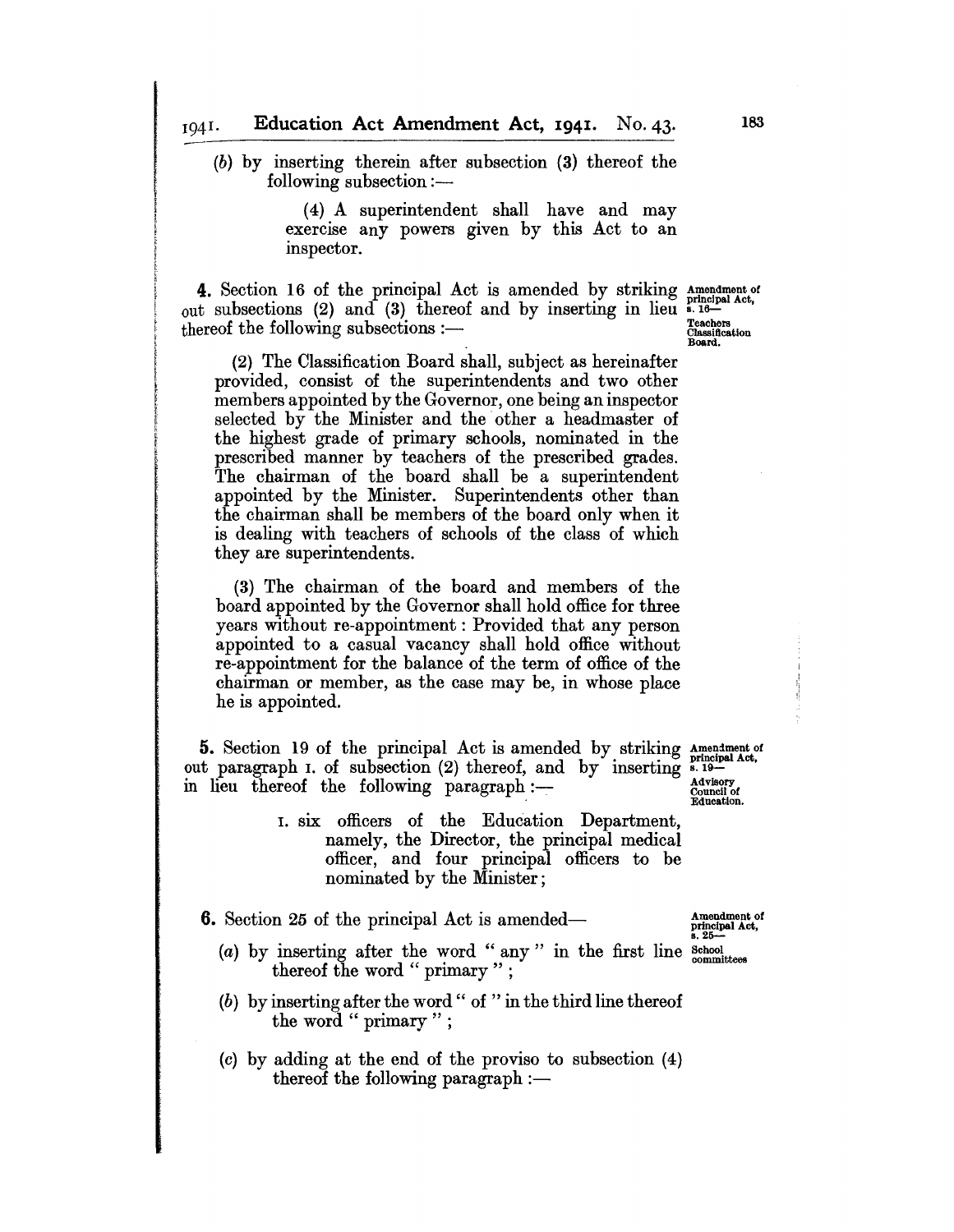III. of the members elected at the election held next after the passing of the Education Act Amendment Act, 1941, one half of the members to be decided by lot shall retire at the expiration of one year from their election and the balance of the members so elected shall retire at the expiration of two years from their election. For<br>the purposes of this paragraph "one the purposes of this paragraph half " of the number of members shall, if the total number of members is uneven, mean the integer nearest to but more than half the total number of members.

7. Section 26 of the principal Act is amended-

- (a) by striking out the word" Governor" in the first line thereof and by inserting in lieu thereof the word " Minister":
- (b) by striking out the word "or" in the second line thereof;
- (c) by adding at the end of subsection (1) thereof the words " or school other than a primary school ";
- (d) by striking out the word" Governor" occurring in the third and fourth lines of subsection (3) thereof and by inserting in lieu thereof in each case the word "Minister"

Amendment of 8. The principal Act is amended by inserting therein after section  $26$  the following sections :-

> 26a. If the Minister is of opinion that, in the interests of any school of any kind mentioned in section 25 or 26 or of any division of any such school, it is desirable that any other body or association be constituted in connection with the school or division, he may authorize the constitution of any such body or association upon such terms and conditions as he thinks fit.

> 26b. The accounts of any committee, council, or body or association constituted under section 25, 26 or 26a for any school shall, at least once in every financial year, be examined by the inspector in whose district the school is situated.

Amendment of **9.** Section 27 of the principal Act is amended by inserting principal Act, after the word "councils" in the second line thereof the words  $\frac{1}{27}$ <br>
Exercise the second interval of the words of the words  $\frac{1}{27}$ <br>
Equation of the second interval and the second interval and the second interval and the second interval and the second interval and the second Powers of etc. "and bodies and associations constituted pursuant to section 26a".

Amendment of principal Act, 8.16- High School<br>councils

 $\cdot$  : Ii L

> Welfare **associations.**

Examination<br>of accounts.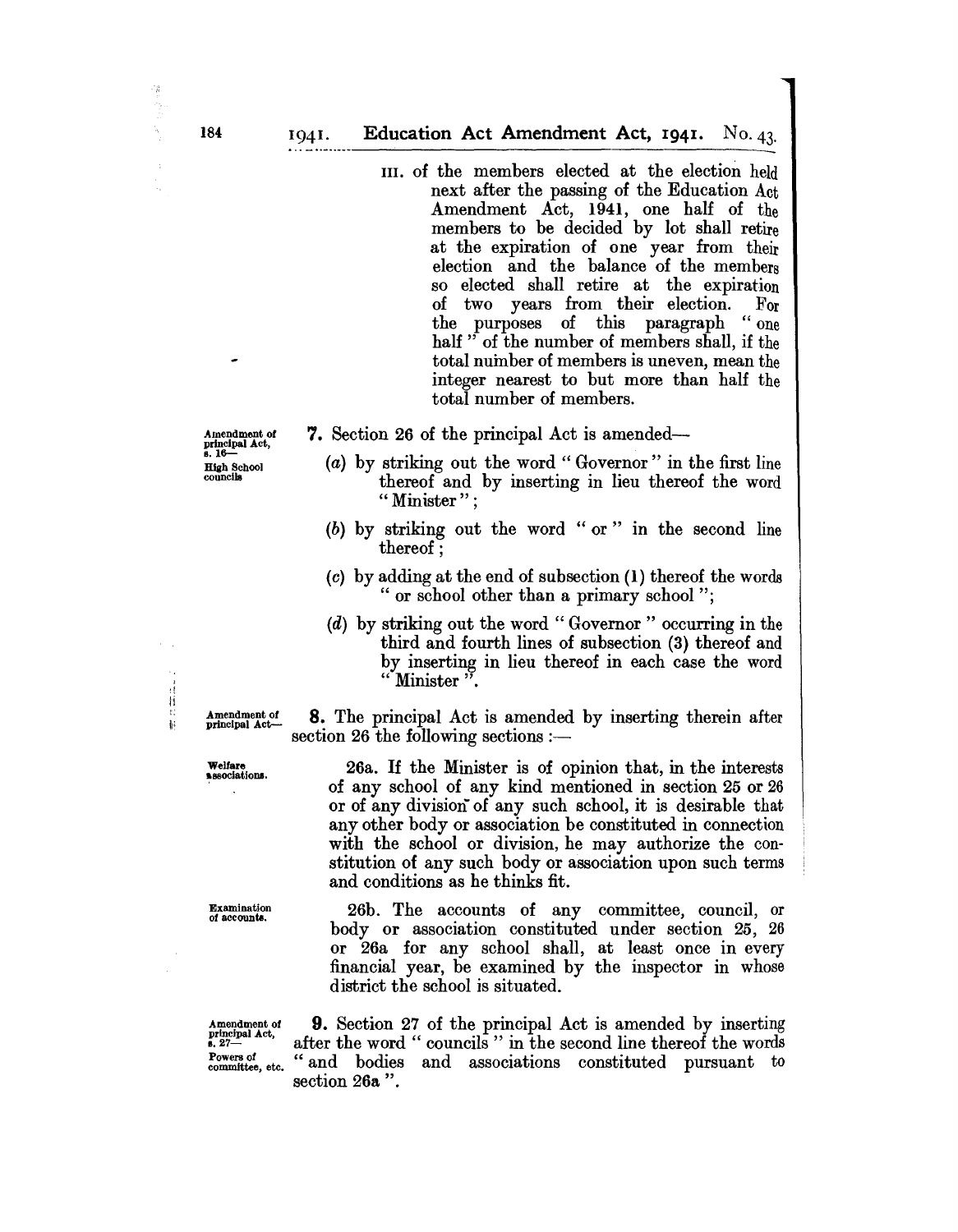**10.** Section 28 is amended by striking out subsections (2), Amendment of (3) and (4) thereof and by inserting in lieu thereof the following  $\frac{1}{2}$ . Advisory curriculum boards.

(2) For the purpose of assisting the Director to determine the course of instruction in primary schools, high schools, technical schools and other kinds of schools, there shall be appointed for each kind of schools an advisory curriculum board for that kind of schools.

(3) Each board shall consist of--

I

I !<br>!

- (a) the superintendent or superintendents of the kind of schools in question:
- (b) two inspectors or other officers appointed by the Minister:
- (c) two teachers appointed by the Minister, after nomination in the prescribed manner by teachers of the prescribed grades.

(4) A person appointed to a board shall hold office for three years without re-appointment.

(5) If only one superintendent is a member of the board, he shall be the chairman. If two or more superintendents are members of the board, one of the superintendents shall be appointed by the Minister as chairman. If there is no such superintendent, an officer appointed by the Minister shall be chairman and in that case the board shall consist of the officer so appointed in addition to the members mentioned in subsection (3). Any person appointed as chairman pursuant to this subsection shall hold office as chairman for three years without re-appointment.

(6) For the purpose of considering details of any separate subjects or group of subjects, a board may appoint a subcommittee of its members. Any such sub-committee may, with the approval of the Director, co-opt any additional members approved by the Director.

11. Section 31 of the principal Act is amended by striking Amendment of out the words "benefit of localities where it is not practicable .. 31for him to establish schools with an annual average attendance  $_{\text{sparsely}}^{\text{Education in}}$ of at least six children between the ages of five and fourteen  $_{0}^{bopulated}$ years " and by inserting in lieu thereof the words "purpose of providing or improving the means of education in sparsely populated districts".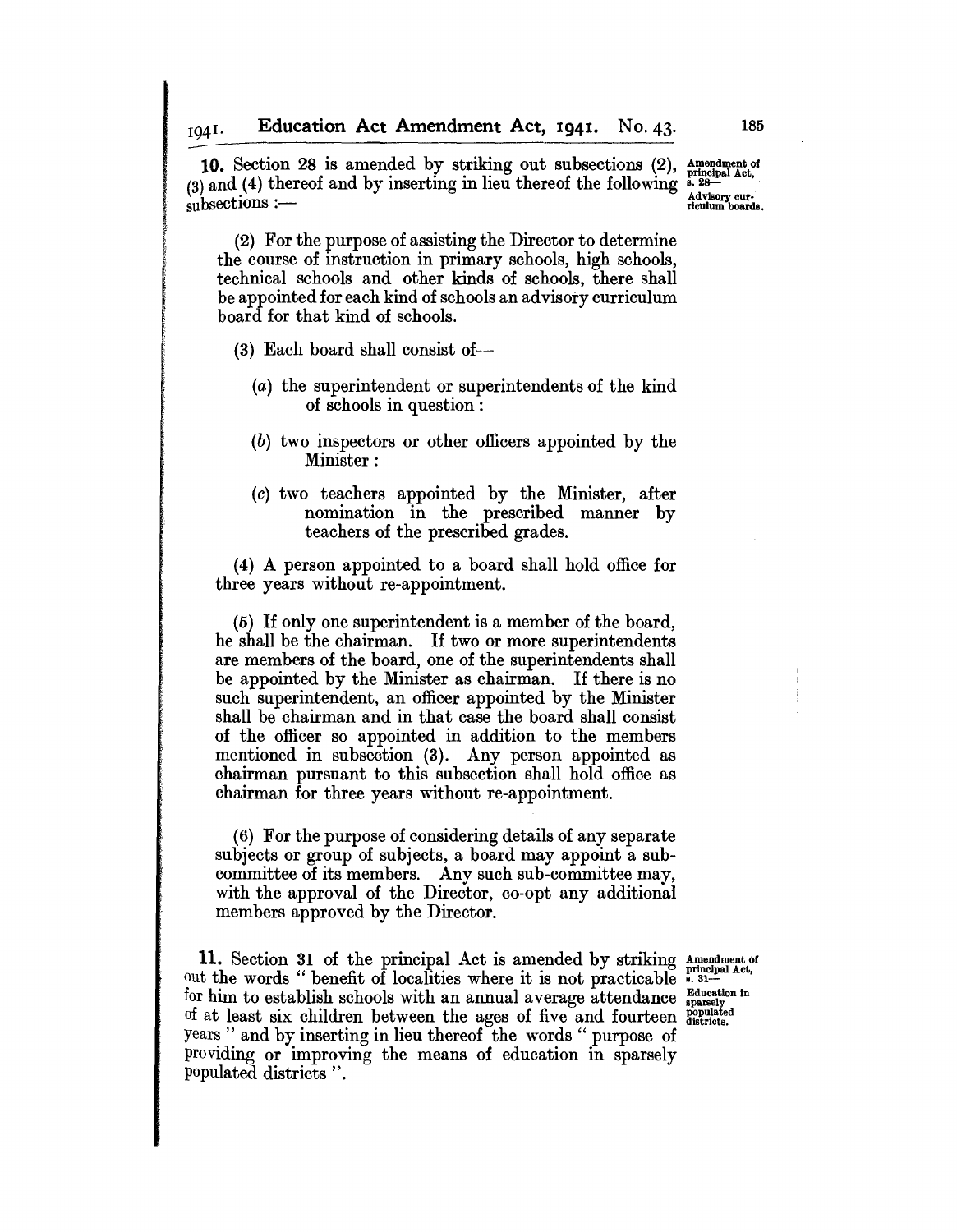**12.** Section 32 of the principal Act is amended-

- (a) by inserting after the word "school" second occurring in the sixth line thereof the words "and shall be known as a higher primary school"; and
- (b) by striking out the word "two" in the last line thereof and by inserting in lieu thereof the word " three ".

·Amendment of principal Act-

13. The principal Act is amended by inserting therein after section  $32$  the following section :-

Area schools.

32a. The Minister may close any two or more schools and may establish an area school to provide for the education of children previously educated at the schools so closed.

Amendment of 14. Part III. of the principal Act is amended by inserting principal Act therein after section  $38$  the following section :-

Transport of children to schools.

Amendment of principal Act,<br>s. 39— Education of teachers.

计技术 **I** 

> A mendment of principal Act. 8.41- Enrolment at school.

> Amendment of<br>principal Act,<br>s. 42---Compulsory attendance.

38a. The Minister may, in such manner and subject to such conditions as he thinks fit, provide or arrange for the transport of children to and from any public school or may pay the whole or any portion of the cost of transporting any children to or from any public school.

15. Section 39 of the principal Act is amended by striking out the words " Training College for the education of teachers existing at the commencement of this Act" and by inserting in lieu thereof the words "Teachers College for the training and education of teachers".

16. Section 41 of the principal Act is amended by adding at the end of subsection (7) thereof the words" and for the purposes of subsection (3) and (4) of this section a child's residence shall be deemed to be within three miles of a school if the residence is within three miles by the shortest road or other available route of a means of transport to and from the school which pursuant to this Act is provided or is arranged to be provided by the Minister ".

17. Section 42 of the principal Act is amended by inserting therein after subsection  $\overline{4}$ ) thereof the following subsection :-

(4a) Except in so far as otherwise prescribed, if any manual training, domestic arts or other subject of a like nature is taught in connection with the regular curriculum of a school (whether taught at the school or at some other place) a child who is not present at the

Amendment of principal Act, 8.32- Establishment pf high schools.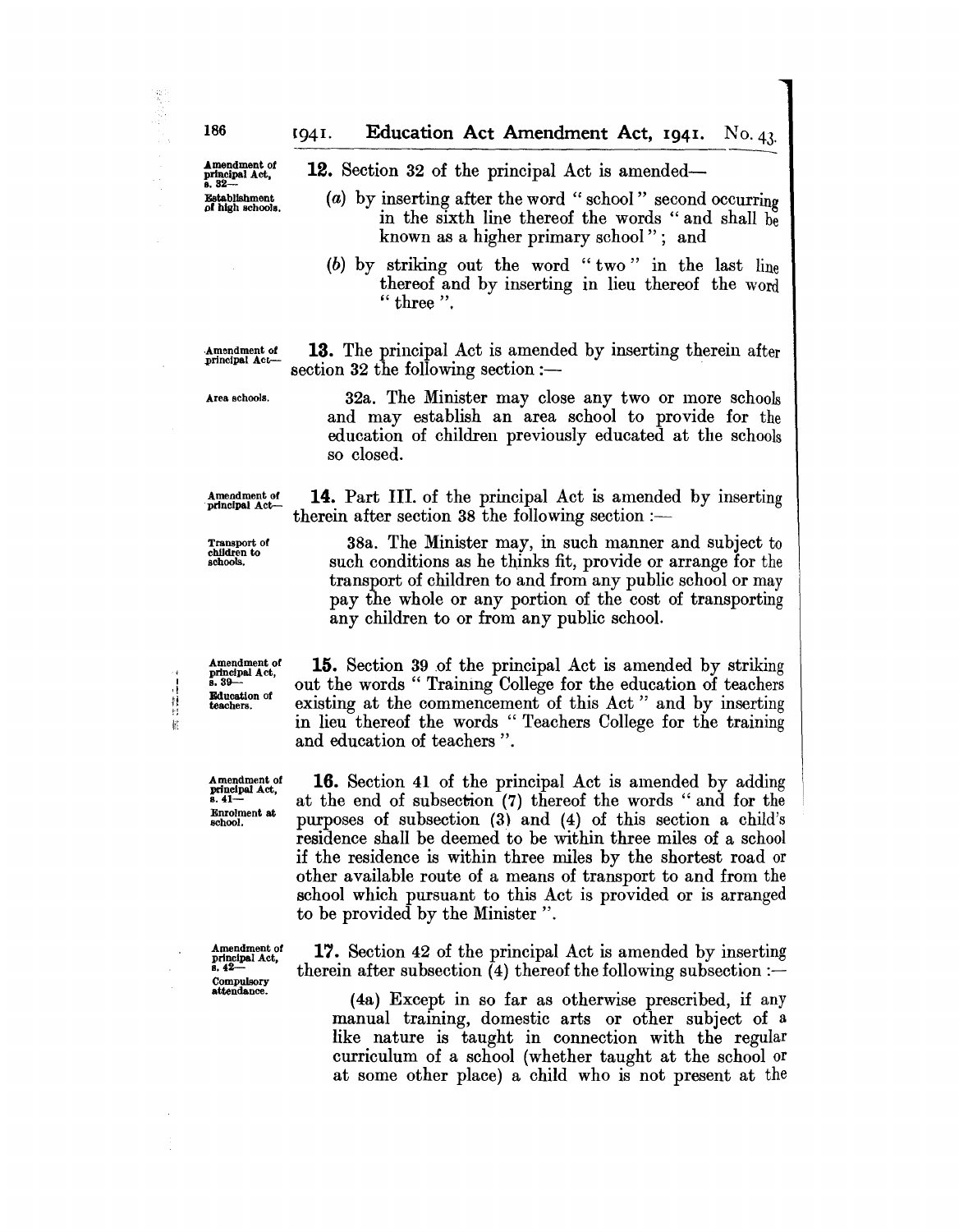place where such subject is taught and during the time provided by the curriculum for the teaching thereof to such child, shall not be deemed to have attended the school on the occasion during which the subject is taught.

**18.** Section 43 of the principal Act is amended by adding Amendment of at the end thereof the following paragraph  $\frac{1}{2}$   $\frac{1}{43}$  Reasonable

 $(c)$  That the child was not mentally capable of receiving  $\frac{1}{\text{mass of}}$  at  $\frac{1}{\text{mass of}}$  instruction in a school: Provided that--

- I. such reason shall not be a sufficient excuse unless the parent of the child has given to the head teacher of the school notice thereof in writing; and
- II. a medical certificate or a certificate of a psychologist to the effect that the child is not mentally capable of receiving instruction in a school must be produced, if required by the Minister or any person authorized by him as aforesaid.

**19.** Section 46 of the principal Act is amended by inserting Amendment of therein before the word "Subject" in the first line thereof s, 46the words "Notwithstanding the provisions of the Industrial Employment of Code, 1920, or any other Act but".

**20.** Subsection (1) of section 60 of the principal Act is  $\Delta t$  is  $\Delta t$  is amended— amended—

- Regulations, (a) by inserting after paragraph VIII. thereof the following  $\text{pargraph} :=$ 
	- VIlla. for prescribing and defining the powers and duties of bodies and associations constituted pursuant to section 26a; for fixing the times for holding the meetings of such bodies and associations, the manner of calling such meetings, and the conduct thereof; and for fixing the number of members necessary to constitute a quorum thereof:
- $(b)$  by adding at the end thereof the following paragraphs:---
	- XXIII. for providing transport or arranging for transport of children to and from any public school or for providing for the payment of the whole or any portion of the cost of transporting any children to and from any public school;